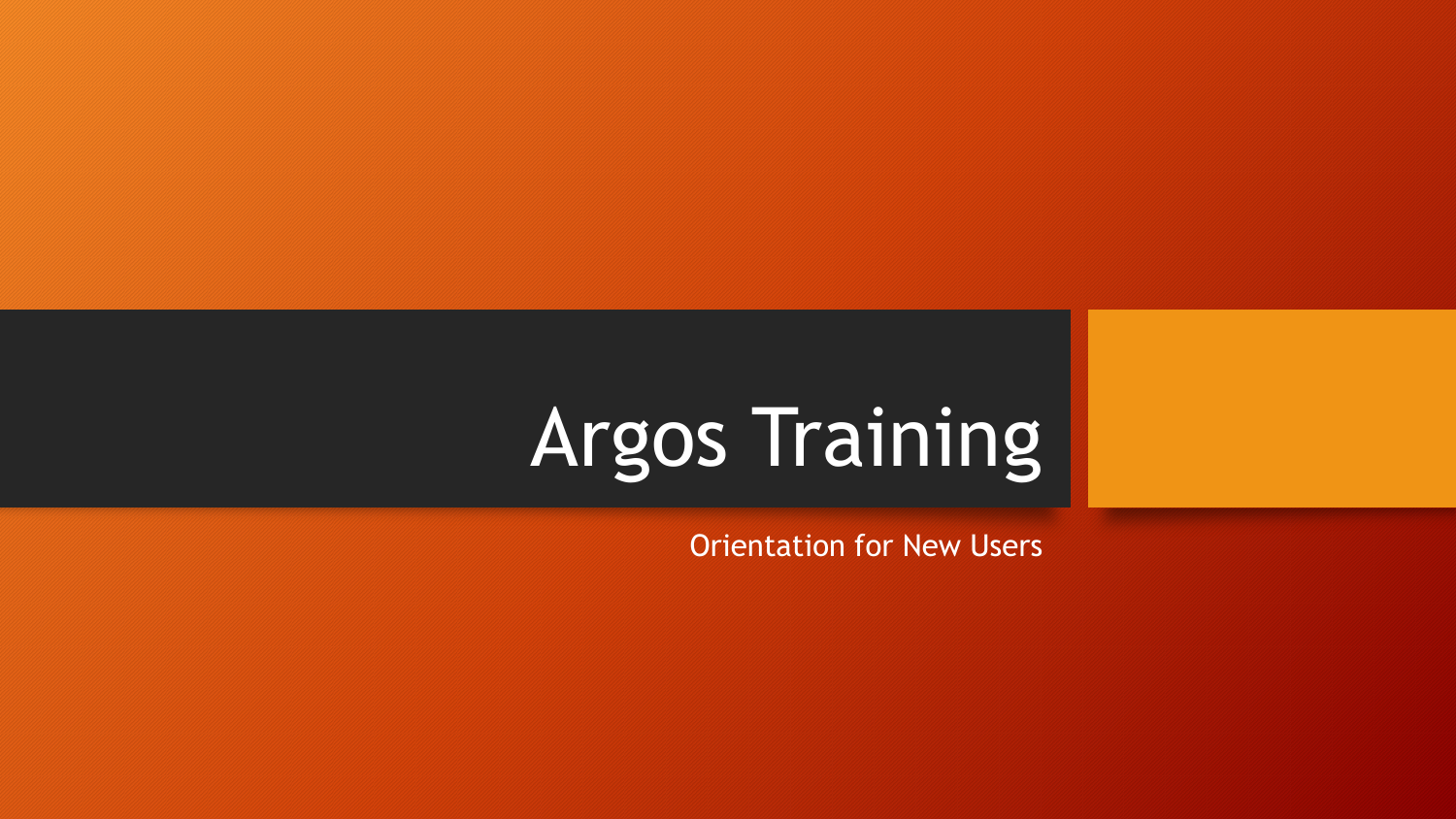## Ge**t**ting to Argos

- Click on or copy and paste the following URL into the browser
	- https://evisionsmaps.nfc.edu/Argos/AWV/

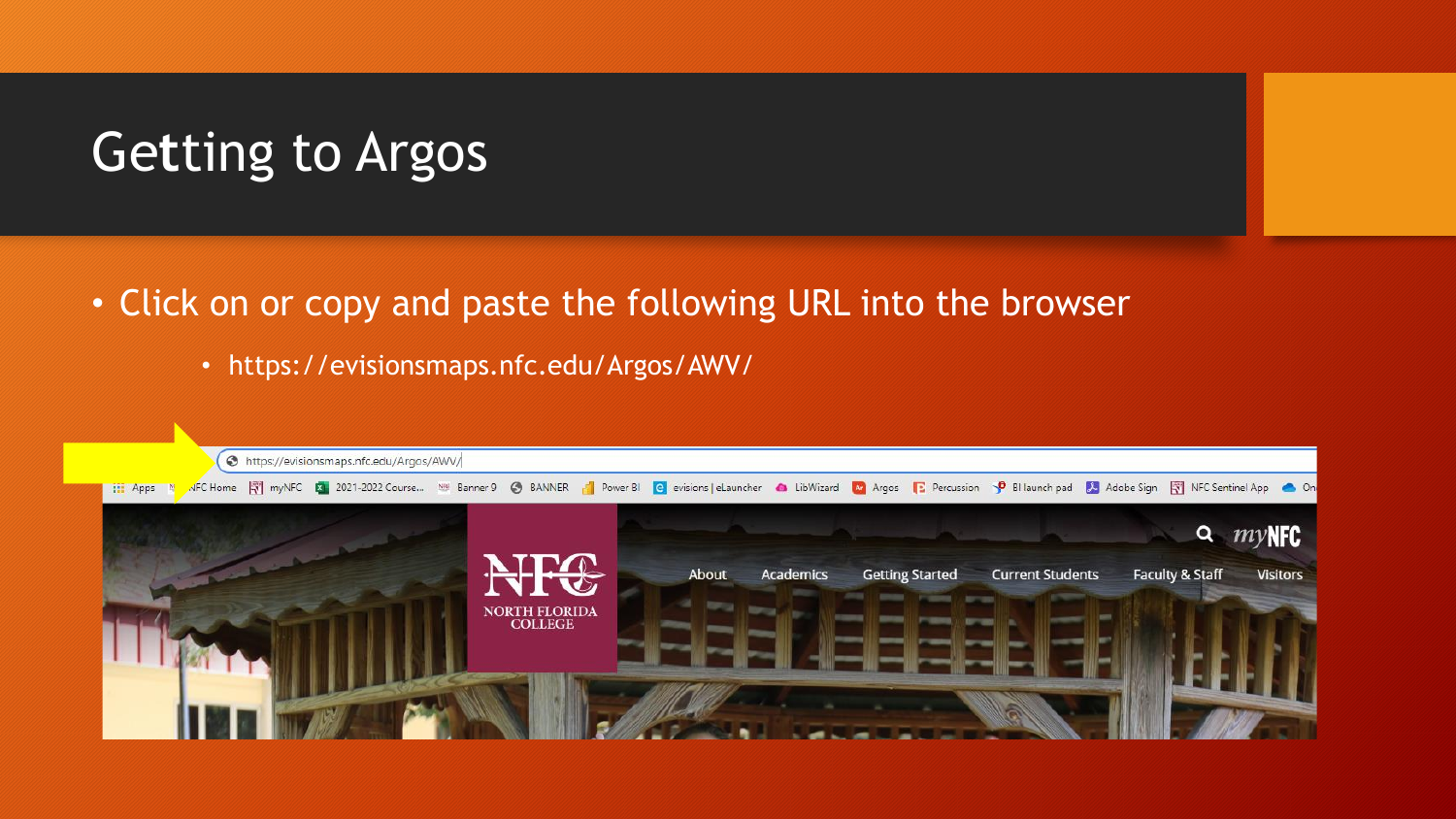# Logging In to Argos

- 1. Enter Username and Password using your SSO credentials.
- 2. Click Sign In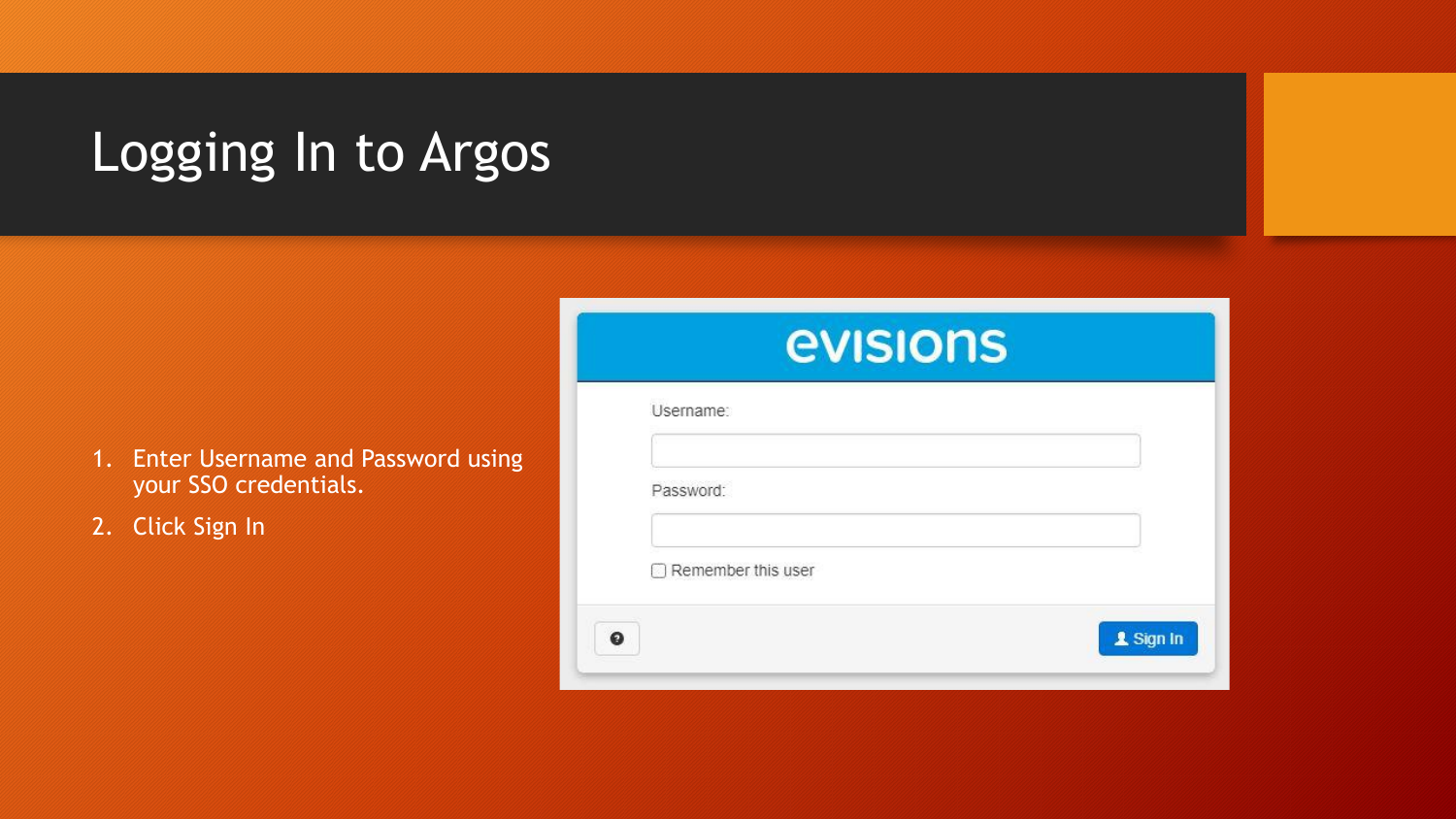## Finding Your Folder

- Folders are listed on the left side of the screen.
- Follow the folder path you were provided by your Argos Trainer by clicking the corresponding folder.

| Root                                                         |             |
|--------------------------------------------------------------|-------------|
| evisions<br>Ar<br>Argos                                      | Name $\sim$ |
| Q<br>Enter Search String<br>Search                           |             |
| <b>Explorer</b><br>Shortcuts<br>Recent<br>$\blacksquare$ NFC |             |
|                                                              |             |
|                                                              |             |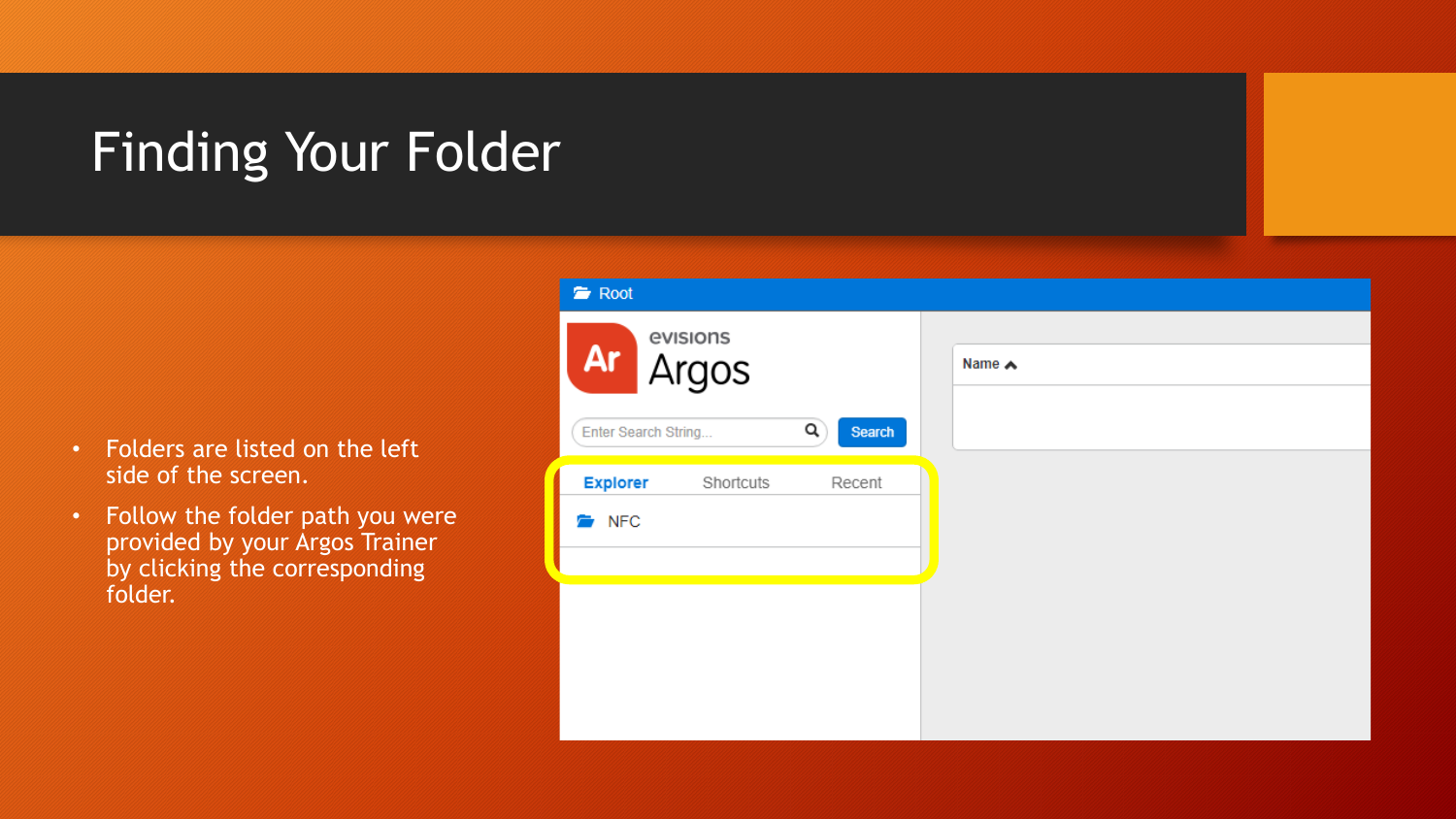#### Setup Your Home Folder

• Once you are in your folder, click on Settings at the top right of the page, in the blue bar.

- When the Settings window opens, click the Set Home button.
- Click Close.
- Next time you log in, Argos will open in this folder.



<u> The Communication of the Communication</u>

Apps 199 NFC Home | 1 myNFC (3 2021-2022 Course... 199 Banner 9 G BANNER | | Power BI | C evisions | elauncher & LibWizard | 20 Argos | E Percussion | 9 Bilaunch pad | 2 Adobe Sign | | NFC Sentin

◎☆★◎

○ Settings ○ Sign

Other bookmarks | [ Readin

 $\bigcirc$  < Details

 $\bigcirc$  < Details

 $\bigcirc$  < Details

**O** < Details

 $\bigcirc$  < Details

oogie ur<br>I

Root > Arec > Academic Affairs > Analis

evisions

 $\leftarrow \;\rightarrow\; \mathbb{G} \;\; \Leftrightarrow \;\; \hat{\blacksquare} \;\;$ evisionsmaps.nfc.edu/Argos/AWV/#explorer/NFC%00Academic%20Affairs%00\_Mai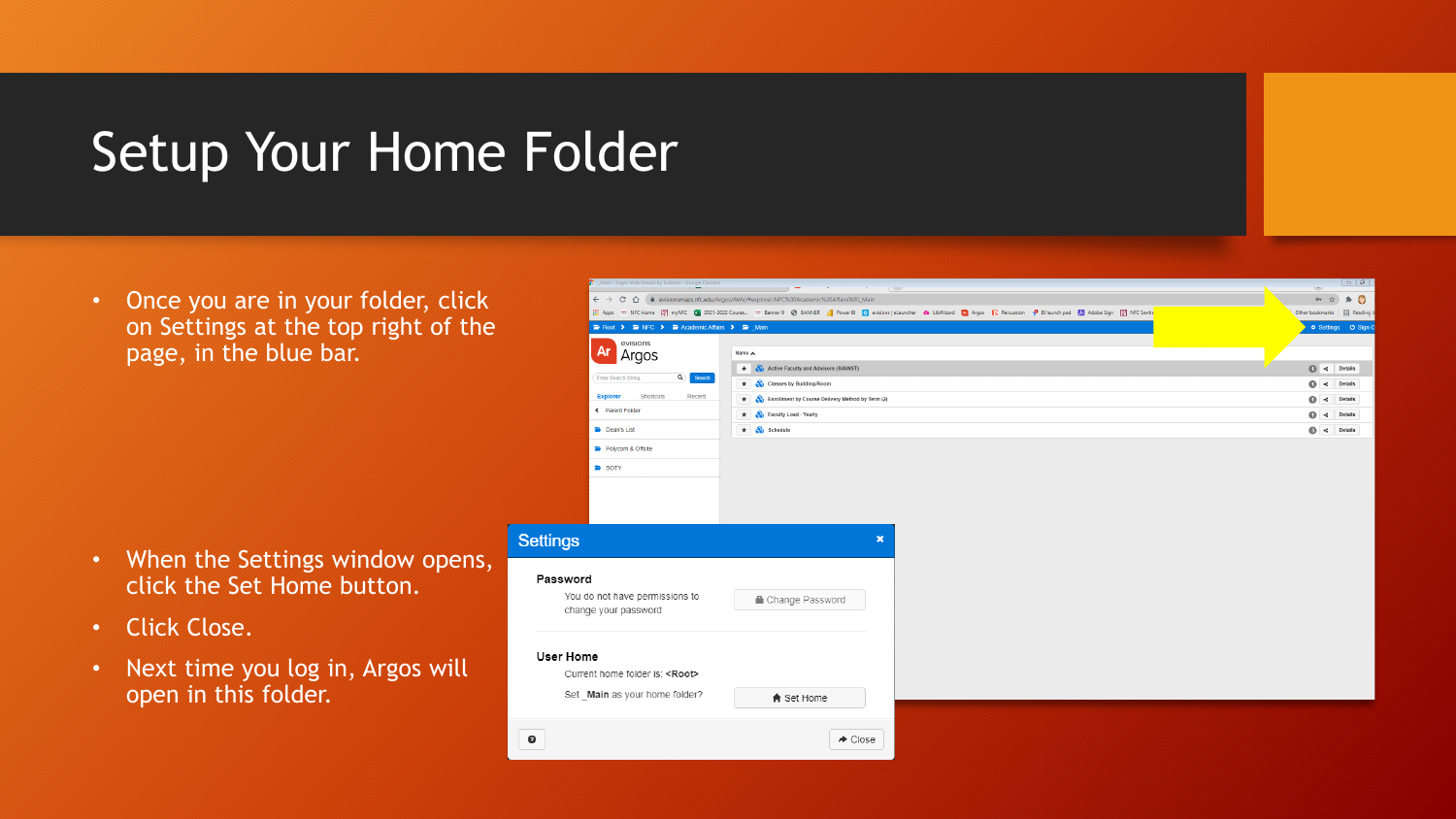# Running a Report

- Your available datablocks are listed on the screen
- Click the blue block icon to open a particular datablock.

| BRoot > Br NFC > Br Academic Affairs > Br _Main |                                                  | ⊙ English O Help O Settings O Sign Ou |
|-------------------------------------------------|--------------------------------------------------|---------------------------------------|
| evisions                                        |                                                  |                                       |
| Ar<br>Argos                                     | Name $\land$                                     |                                       |
| Enter Search String                             | Active Faculty and Advisors (SIAINST)            | $\bigcirc$ < Details                  |
| Q Search                                        | Classes by Building/Room                         | $\bullet$ $\sim$<br>Details           |
| Shortcuts<br>Recent<br><b>Explorer</b>          | Enrollment by Course Delivery Method by Term (2) | $\bullet$ $\sim$<br>Details           |
| Decept Entries                                  | Faculty Load - Yearly<br>$\star$                 | $\bullet$ <<br>Details                |
|                                                 | Schedule                                         | $\bullet$ <<br>Details                |
|                                                 |                                                  |                                       |
|                                                 |                                                  |                                       |
| <b>SOTY</b>                                     |                                                  |                                       |
|                                                 |                                                  |                                       |
|                                                 |                                                  |                                       |
|                                                 |                                                  |                                       |
|                                                 |                                                  |                                       |
|                                                 |                                                  |                                       |
|                                                 |                                                  |                                       |
|                                                 |                                                  |                                       |
|                                                 |                                                  |                                       |
|                                                 |                                                  |                                       |
|                                                 |                                                  |                                       |
|                                                 |                                                  |                                       |
|                                                 |                                                  |                                       |
|                                                 |                                                  |                                       |
|                                                 |                                                  |                                       |
|                                                 |                                                  |                                       |
| <b>CreenC</b>                                   |                                                  |                                       |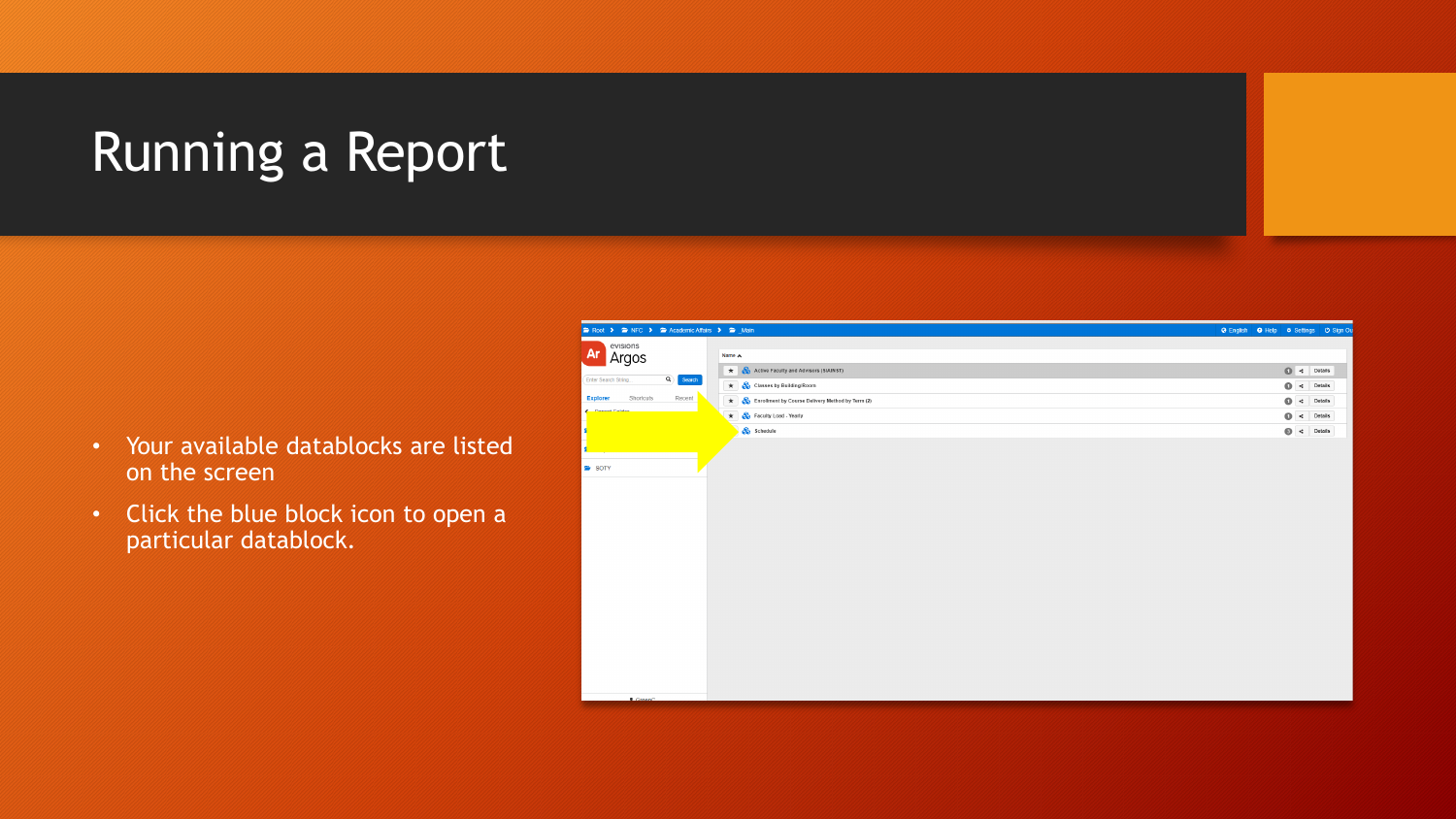- The select options will vary for each datablock.
- In this example, we will click a term listed in the Select Term box.
- Some dashboards may have a Query button. If it does, click Query to populate results in the Results box.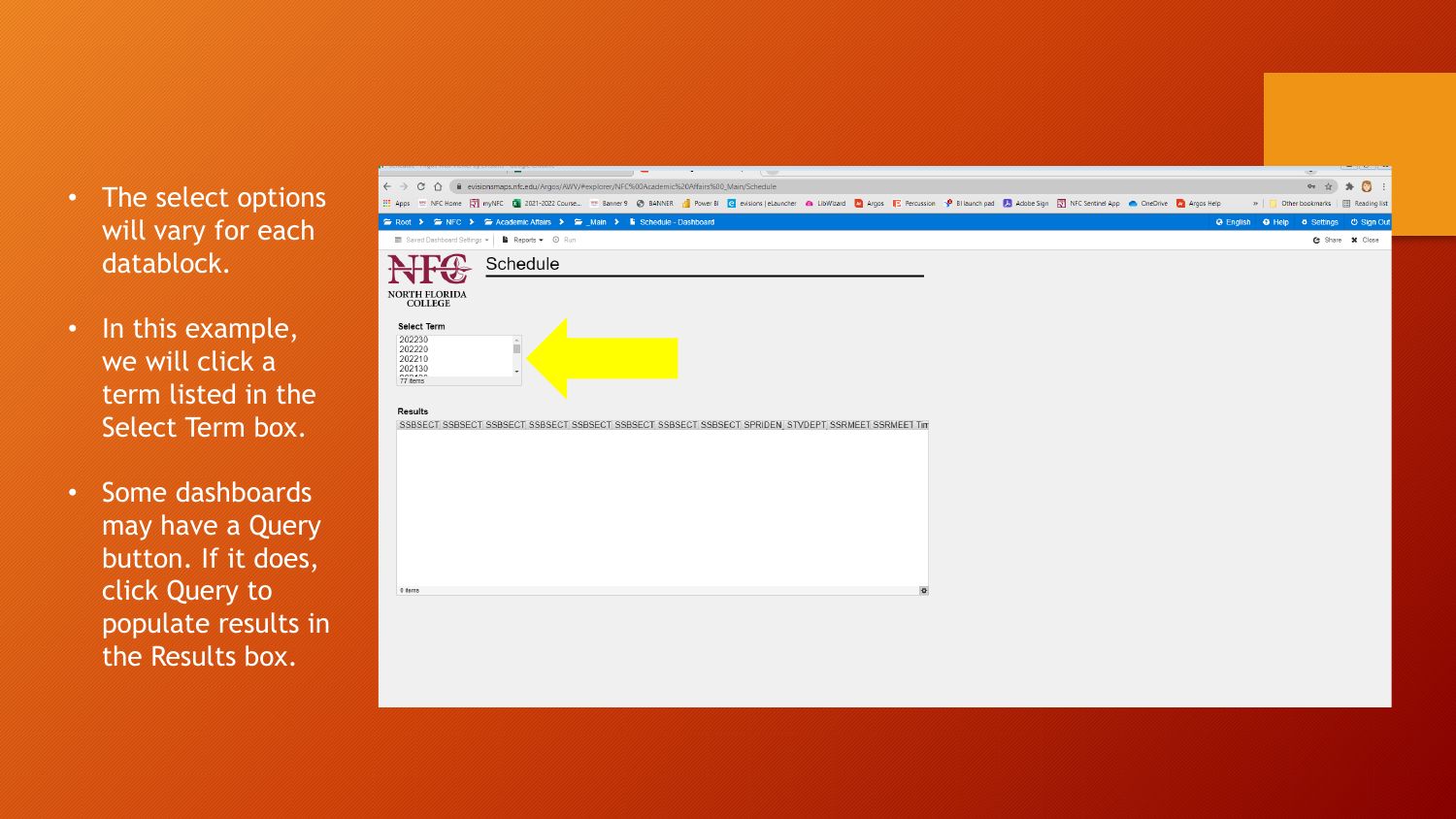1. Now click the arrow next to Reports under the blue bar at the top of the screen.

- 2. A drop down list will appear. Select the name of the report you want to run. For this example we will select Schedule of Classes with Key.
- 3. With your report selected, click the Run button. This will generate a PDF of your report.

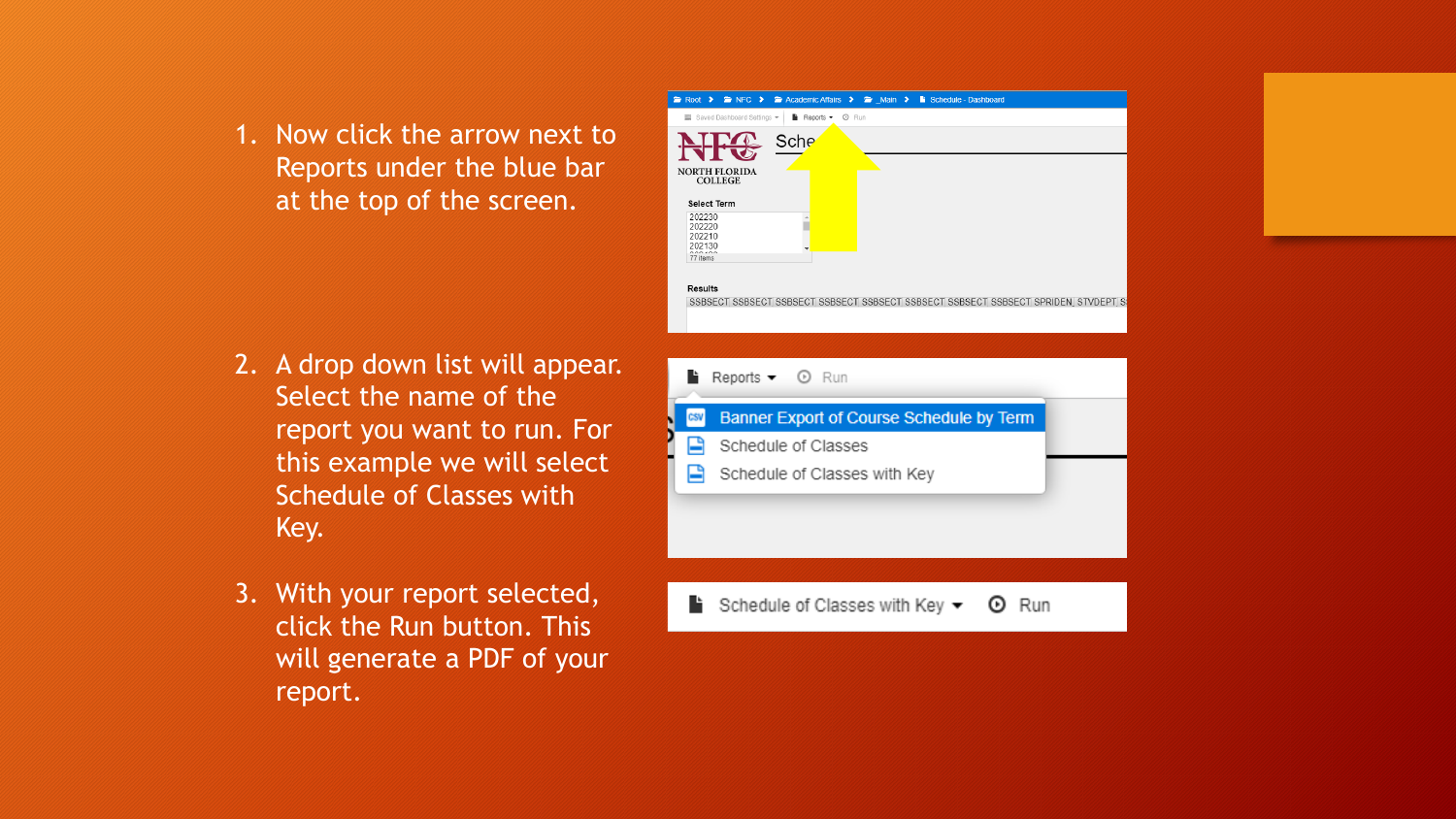• The PDF will save to your Downloads folder and should also appear at the botton of your browser window.

| $\Rightarrow$ Root $\rightarrow$                                                                                                                                                        | $\triangleright$ NFC $\triangleright$                                                   |                |                     | $\implies$ Main $\triangleright$ |                |        |                   |                       |                                                  |              |  |
|-----------------------------------------------------------------------------------------------------------------------------------------------------------------------------------------|-----------------------------------------------------------------------------------------|----------------|---------------------|----------------------------------|----------------|--------|-------------------|-----------------------|--------------------------------------------------|--------------|--|
| $\triangleright$ Academic Affairs $\triangleright$<br>Schedule - Dashboard<br>■ Saved Dashboard Settings ▼<br>Schedule of Classes with Key $\blacktriangleright$<br><b><i>O</i></b> Run |                                                                                         |                |                     |                                  |                |        |                   |                       |                                                  |              |  |
| Schedule                                                                                                                                                                                |                                                                                         |                |                     |                                  |                |        |                   |                       |                                                  |              |  |
| <b>NORTH FLORIDA</b><br><b>COLLEGE</b>                                                                                                                                                  |                                                                                         |                |                     |                                  |                |        |                   |                       |                                                  |              |  |
| <b>Select Term</b>                                                                                                                                                                      |                                                                                         |                |                     |                                  |                |        |                   |                       |                                                  |              |  |
| <b>ZUZ13U</b><br>202120                                                                                                                                                                 |                                                                                         |                |                     |                                  |                |        |                   |                       |                                                  |              |  |
| 202110                                                                                                                                                                                  |                                                                                         |                |                     |                                  |                |        |                   |                       |                                                  |              |  |
| 202030<br>202020                                                                                                                                                                        |                                                                                         |                |                     |                                  |                |        |                   |                       |                                                  |              |  |
| 77 items, 1 selected                                                                                                                                                                    |                                                                                         |                |                     |                                  |                |        |                   |                       |                                                  |              |  |
| Results                                                                                                                                                                                 | SSBSECT SSBSECT SSBSECT SSBSECT SSBSECT SSBSECT SSBSECT SSBSECT SPRIDEN STVDEPT SSRMEET |                |                     |                                  |                |        |                   |                       |                                                  |              |  |
| 202110<br>202110                                                                                                                                                                        | ACG<br>ACG                                                                              | 2021<br>2021   | 10003<br>10212      | 02<br>03                         | Α<br>Α         | D<br>D |                   |                       | Brave H Account ONLINE<br>Brave H Account ONLINE |              |  |
| 202110                                                                                                                                                                                  | ACG                                                                                     | 2071           | 10211               | 01                               | Α              | D      |                   |                       | Brave H Account ONLINE                           |              |  |
| 202110                                                                                                                                                                                  | ACG                                                                                     | 2100           | 10004               | 01                               | Α              | D      |                   |                       | Brave H Account ONLINE                           |              |  |
| 202110                                                                                                                                                                                  | <b>TAX</b>                                                                              | 2000           | 10171               | 01                               | Α              | D      |                   |                       | Brave H Account ONLINE                           |              |  |
| 202110<br>202110                                                                                                                                                                        | <b>FTI</b><br><b>FTI</b>                                                                | 0001<br>0001   | 10082<br>10082      | 01<br>01                         | Α<br>Α         | С<br>С | Ν<br>Ν            | Eustace<br>Eustace    | Advanc 0013<br>Advanc 0013                       |              |  |
| 202110                                                                                                                                                                                  | <b>FTI</b>                                                                              | 0002           | 10213               | 01                               | Α              | С      | Ν                 | Eustace               | Advanc 0013                                      |              |  |
| 202110                                                                                                                                                                                  | ETI                                                                                     | 0003           | 10214               | $\Omega$                         | Α              | C      | Ν                 | Eustace               | Advanc 0013                                      |              |  |
| 202110                                                                                                                                                                                  | ETI                                                                                     | 0004           | 10215               | 01                               | Α              | C      | Ν                 | Eustace               | Advanc 0013                                      |              |  |
| 202110<br>202110                                                                                                                                                                        | <b>FTI</b><br><b>FTI</b>                                                                | 0400<br>0431   | 10083<br>10084      | 01<br>01                         | Α<br>Α         | С<br>C | Ν<br>Ν            | Eustace<br>Eustace    | Advanc<br>Advanc 0013                            | 0013         |  |
| 202110                                                                                                                                                                                  | <b>FTI</b>                                                                              | 0432           | 10085               | 01                               | Α              | Ċ      | Ν                 | Eustace               | Advanc                                           | 0013         |  |
| 202110                                                                                                                                                                                  | <b>ETI</b>                                                                              | 0453           | 10086               | 01                               | Α              | C      | Ν                 | Eustace               | Advanc                                           | 0013         |  |
| 202110<br>000000                                                                                                                                                                        | ART<br>ADT                                                                              | 1300C<br>10000 | 10011<br>$\sqrt{2}$ | 01<br>$\sim$                     | Α<br>$\Lambda$ | Ċ      | Ν<br>$\mathbf{A}$ | Thomps<br>The company | Art<br>$A - A$                                   | 0010<br>0010 |  |
| 263 items                                                                                                                                                                               |                                                                                         |                |                     |                                  |                |        |                   |                       |                                                  |              |  |
|                                                                                                                                                                                         |                                                                                         |                |                     |                                  |                |        |                   |                       |                                                  |              |  |

Schedule of Classe....pdf ^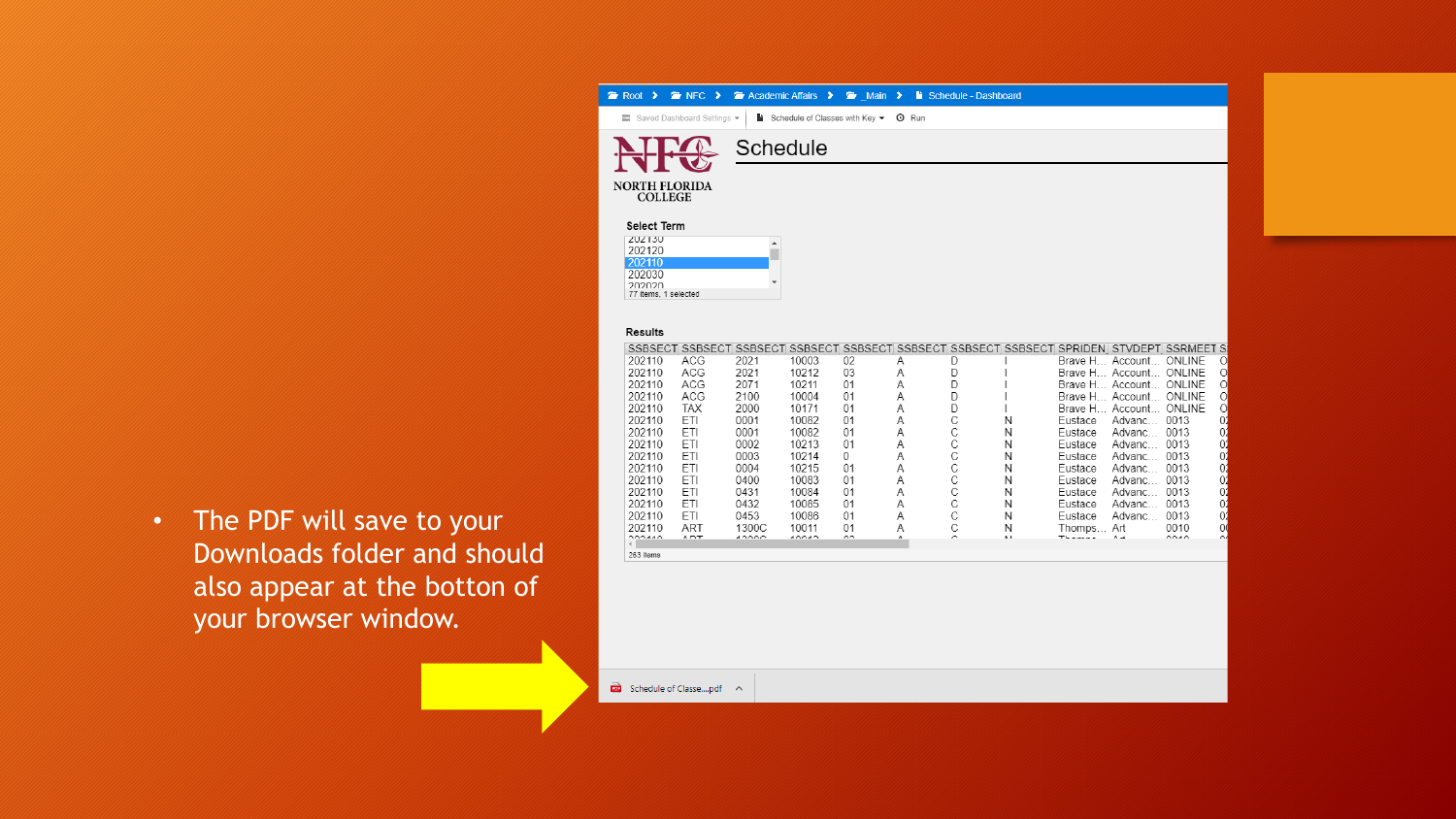#### Exporting Raw Data to CSV

In some cases, if you want all of the raw data to use in Excel, you can export as a CSV.

Once you have selected a term and the data shows in the results box, click the small gear icon in the bottom right corner of the results box.

Select the option to Export All to CSV.

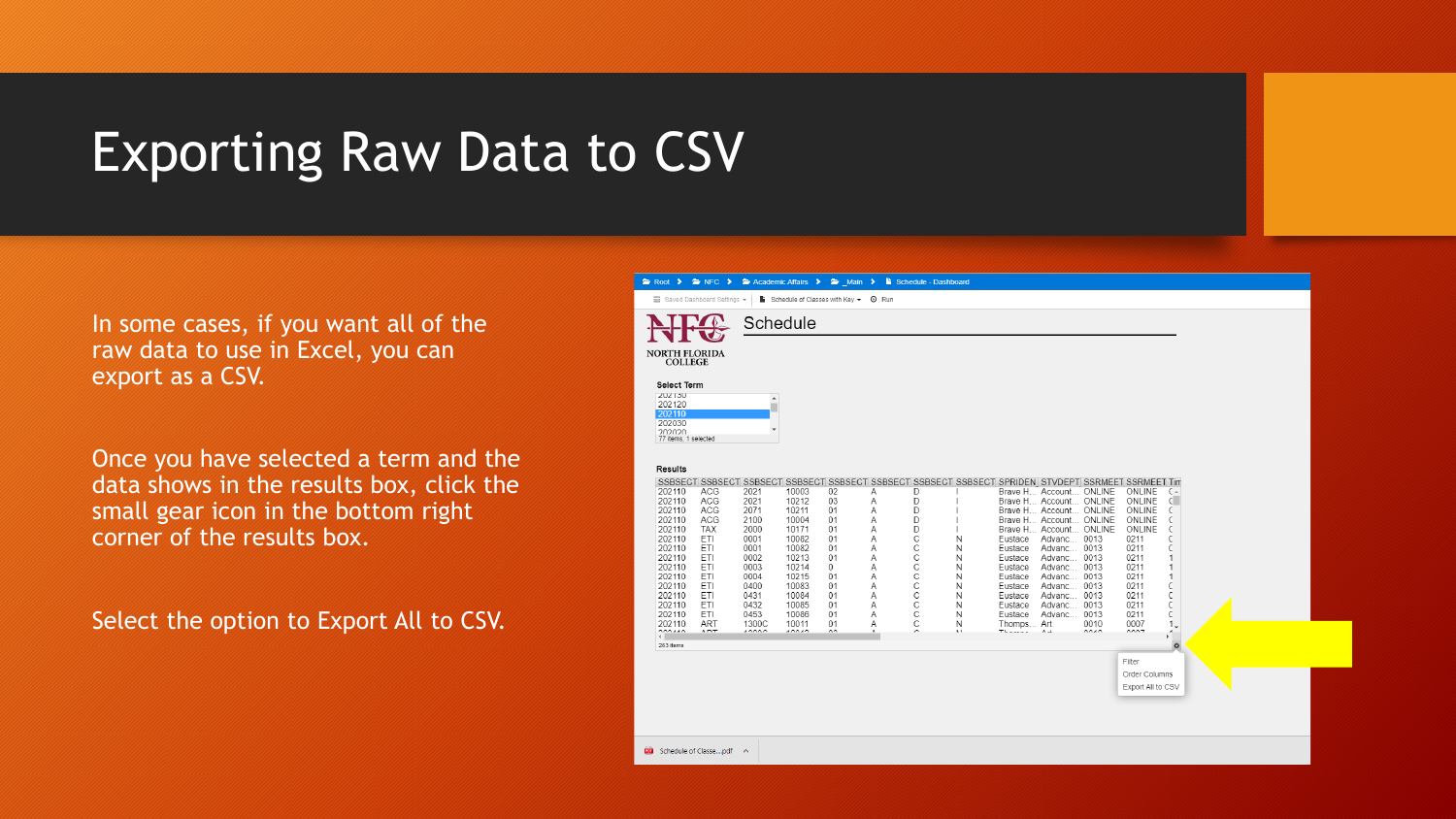- Select all of the fields you want to include.
- Click Apply

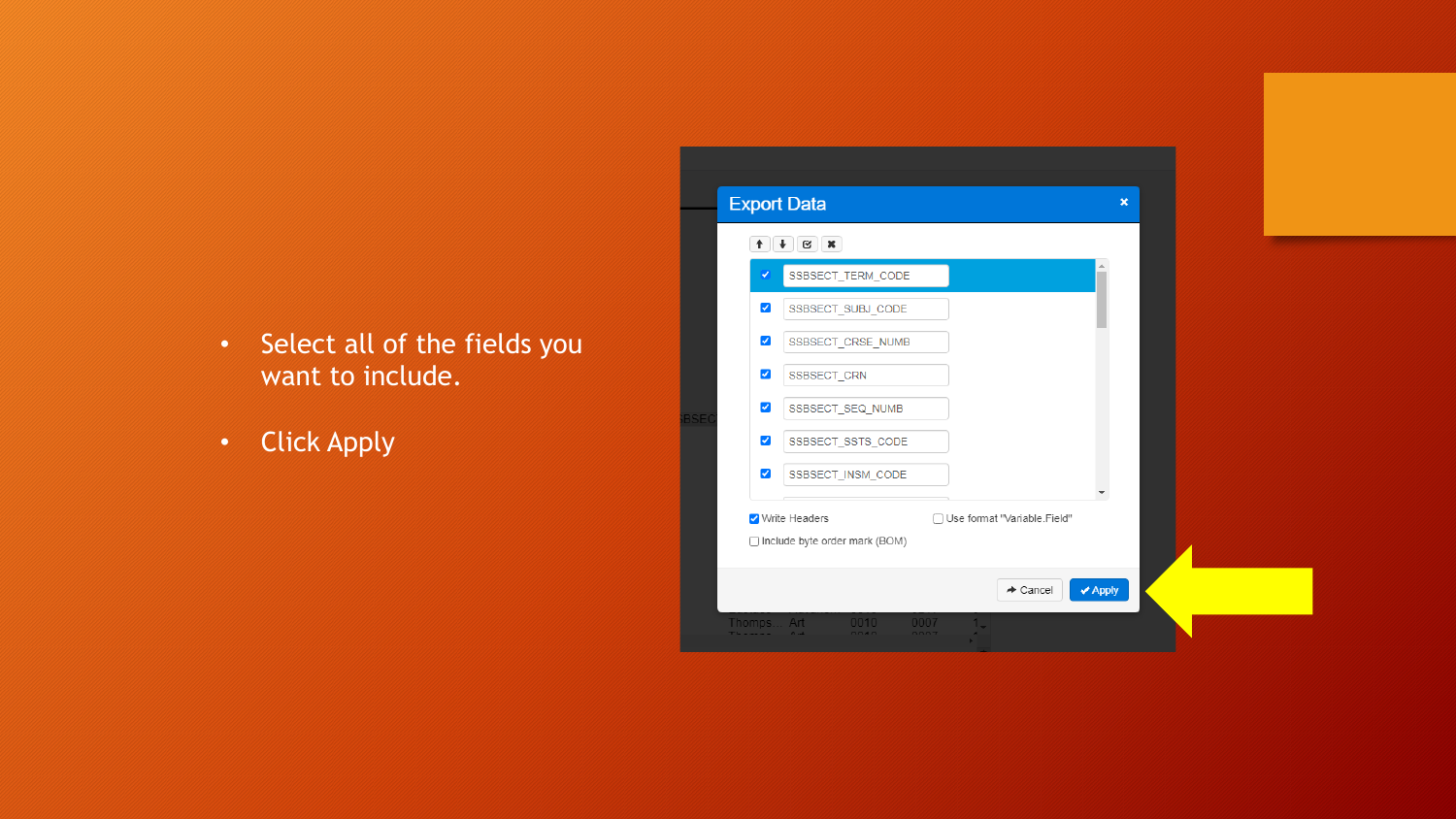- The CSV will save to your Downloads folder and should also appear at the botton of your browser window.
- FRoot > For NFC > For Academic Affairs > For Main > El Schedule Dashboard  $\equiv$  Saved Dashboard Settings  $\star$  | ■ Schedule of Classes with Key  $\star$  0 Run Schedule **NORTH FLORIDA COLLEGE** Select Term **ZUZ130** 202120 202110 202030 202020<br>77 items, 1 selected **Results** SSBSECT SSBSECT SSBSECT SSBSECT SSBSECT SSBSECT SSBSECT SSBSECT SPRIDEN STVDEPT S 202110 ACG 2021 10003  $02$ A D Brave H... Account. 202110 ACG 2021 10212 03 Α D Brave H... Account. 202110 ACG 2071 10211  $01$ D A Brave H... Account. 202110 ACG 2100 10004 D Account. 01 Brave H. Α 202110 **TAX** 2000 10171 D  $01$ A Brave H. Account. 10082  $01$  $\mathsf{C}$ 202110 ETI 0001 A Eustace Advanc. N 10082  $01$  $\mathbf C$ 202110 ETI 0001 Α N Eustace Advanc.  $\check{c}$ 10213  $01$ 202110 ETI 0002  $\mathsf{A}$ N Eustace Advanc. 202110 ETI 0003 10214  $\overline{0}$ A N Eustace Advanc. 0004 10215  $01$  $\mathbb C$ 202110 ETI  $\mathsf{A}$ N Eustace Advanc.  $\check{c}$ 202110 ETI 0400 10083  $01$ A N Eustace Advanc. 202110 ETI 0431 10084  $01$  $\overline{A}$ N Advanc. Eustace  $\check{c}$ 202110 **FTI** 0432 10085  $01$ N Eustace Advanc.  $\mathsf{A}$ 202110 ETI 0453 10086  $01$ N Advanc. A Eustace  $\overline{C}$ 202110 **ART** 1300C 10011  $01$ N Thomps... Art A  $10000$  $\bigcap_{n=1}^{n} \bigcap_{n=1}^{n} A_n \cup A_n$  $AD$  $10010$  $\sim$ **TL.L.L.**  $A \sim$ 263 items 图 Schedule - Dashbo....csv へ Schedule of Classe....pdf ~